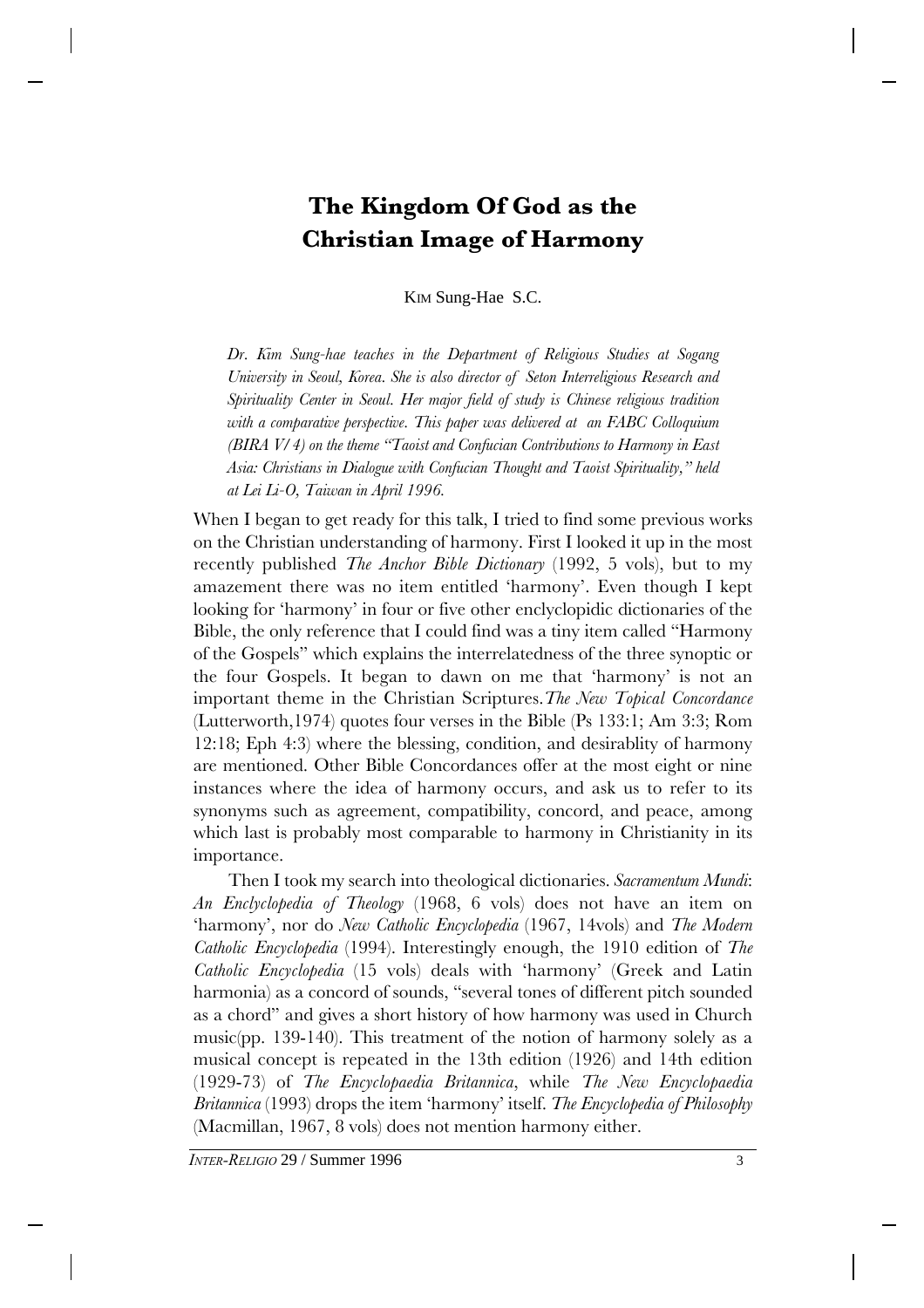This unintended search through most representative Western encyclopedias to get some initial information for a Christian understanding of harmony convinced me that harmony is neither a theme in Christian theology, nor a Western philosophical topic. Probably 'harmony' became the central theme in this colloquium because the Christians in East Asia try to dialogue with the Confucians and other East Asians at large. In other words, here we are trying to interpret Christian teaching from the perspective of East Asian traditions. I think this is only fair, for East Asian thought has been perceived from the Western viewpoint for several decades. If this cross-cultural exchange of perspectives proves to be fruitful, Christian theological reflection will continue to be challenged and enriched by the East Asian world view as much as it can challenge and enrich East Asian heritage. As far as the concept of harmony is concerned, East Asia has a lot more to offer than the Christian tradition. While in Christian theology harmony is regarded as a technical musical concept, the East Asian thought expanded its meaning for 2500 years from its original sense of musical concord to a notion of personal perfection (*Mencius* 5B:1; 6A:8), natural ordering of family and society according to the Tao (*Lao Tzu* 18 and 55), and participation in cosmic transformation (*I Ching* 52 and 60).

In Part 1, I will present basic elements of harmony shared by Confucianism and Christianity: first, the self-cultivation which brings about a personal level of harmony; second, social reality as relational and institutional harmony; third, an understanding of cosmic harmony between humanity and Heaven and Earth. I should add that among East Asian traditions, for the sake of comparative clarity I will concentrate on Confucianism and refer only occasionally to Taoism. In part II, I will bring out some differences between the two traditions and illustrate a few possible contributions the Christians can make to contemporary reconstructions of the image and practice of harmony in East Asia. In part III, I will try to interpret the central biblical image, the "Kingdom of God", as the Christian image of harmony.

#### I. COMMON FOUNDATIONS FOR CONFUCIAN AND CHRISTIAN NOTIONS OF HARMONY

In the Analects of Confucius we find an interesting saying that even though harmony is something everyone values, insisting on harmony alone would not work to make a human society run harmoniously:

Yu Tzu (one of Confucius' disciple) said, "Of the things brought about by ritual propriety it is harmony that is prized. Of the ways of the former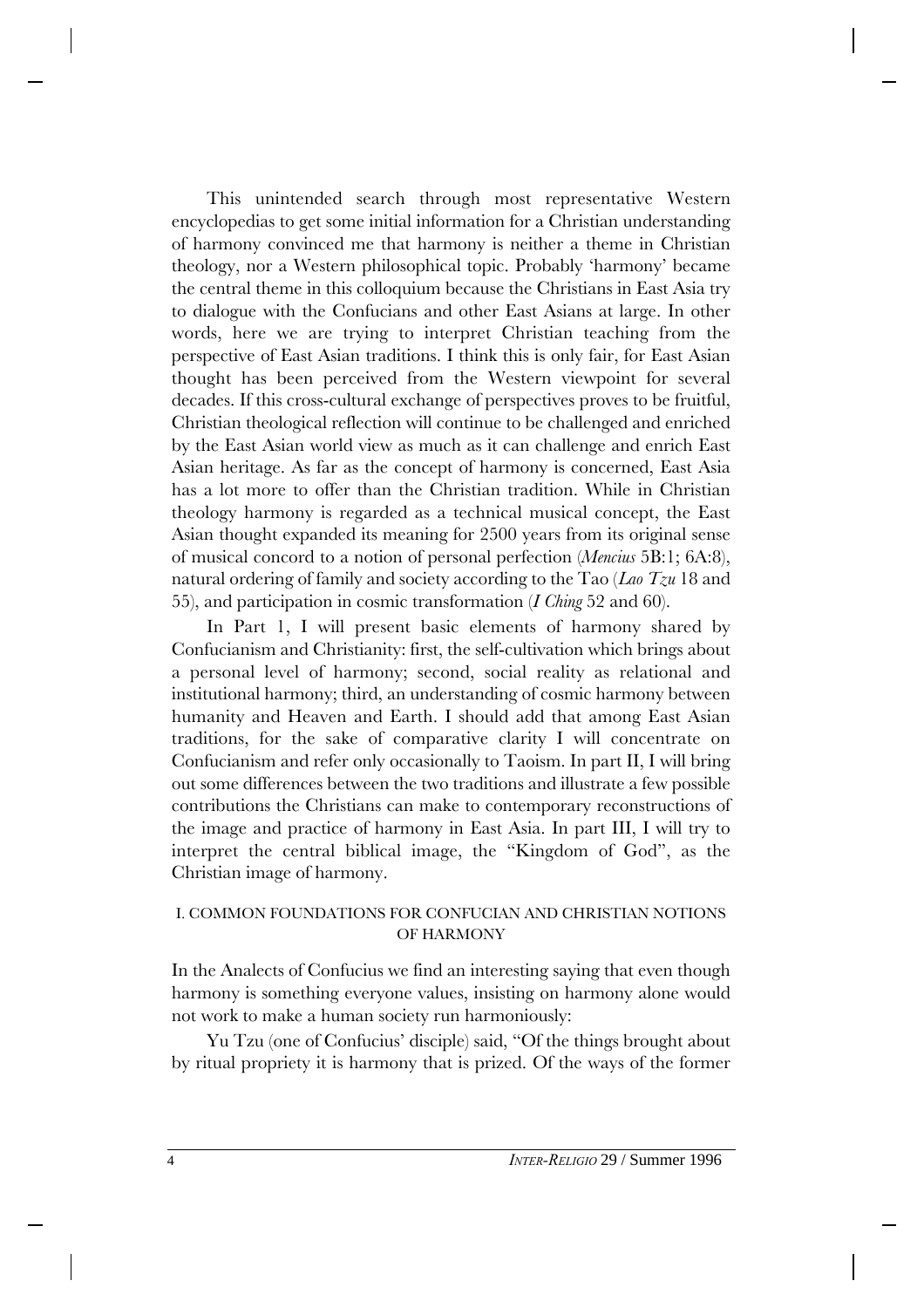Kings this is most beautiful, and is followed alike in matters great and small, yet this will not always work; to aim always at harmony without regulating it by the rites simply because one knows only about harmony will not, in fact, work." (1,12)

The above quotation juxtaposes harmony (*ho*) and ritual propriety (*li*) as mutually dependent. Chu Hsi, the 12th century synthesizer of Neo-Confucianism, wrote in a commentary on this verse that "the substance (*t'i*) of ritual propriety is concentration in reverence, while its function (*yung*) is valued as harmony." "Concentration in reverence" or "abiding in reverence" is one of the two pillars of moral cultivation in the thought of Chu Hsi. Even though he gave sequential preference to knowledge because he taught that first we must know what is right in order to orient ourselves in the right direction, he gave a priority of importance to "abiding in reverence" over knowledge. One has to set his/her goal to become a sage; and abide in reverence as if one lives before the Lord on High both in solitude and active public affairs. He stated that if a person honestly abides in reverence all the time, he/she will perfect the heaven-endowed virtue and become a benevolent sage which is the final goal of Confucian study. Harmony according to Confucian tradition, therefore, is the ability one gains as a result of self-cultivation.

The old Han and T'ang commentary tradition on the same verse of the Analects adds the notion of rightness as the basis of harmony by saying that without discerning whether the content we try to keep is right or wrong, we cannot expect to maintain harmony, for harmony is the result of correct relationship. Since, justice or the right balancing of relationship is the prerequisite of harmony, social propriety helps to enact justice in concrete situations, for propriety directs us to follow the golden mean by cutting what is too long and strengthening what is too weak. Only through the effort of constant reshaping by this discerning balance, can we maintain harmony. Harmony in this social sense is a creative formation of various relationships. That is the reason why Confucius said that "the matured person is in harmony with others without accommodating, while the immature person is accommodating without being harmonious" (*Analects* 13,23). This short statement of Confucius was immediately understood by Confucius' contemporaries because the difference between harmony (*ho*) and accommodation/agreement (*t'ung*) was well explained in the *Tsochuan Commentary to the Spring and Autumn Annals*.

In the year 522 B.C.E. when the ruler of the State Ch'i praised one of his flattering ministers, his advisor Yen Yin tried to teach his ruler how to discern the difference between true harmony and simple agreement.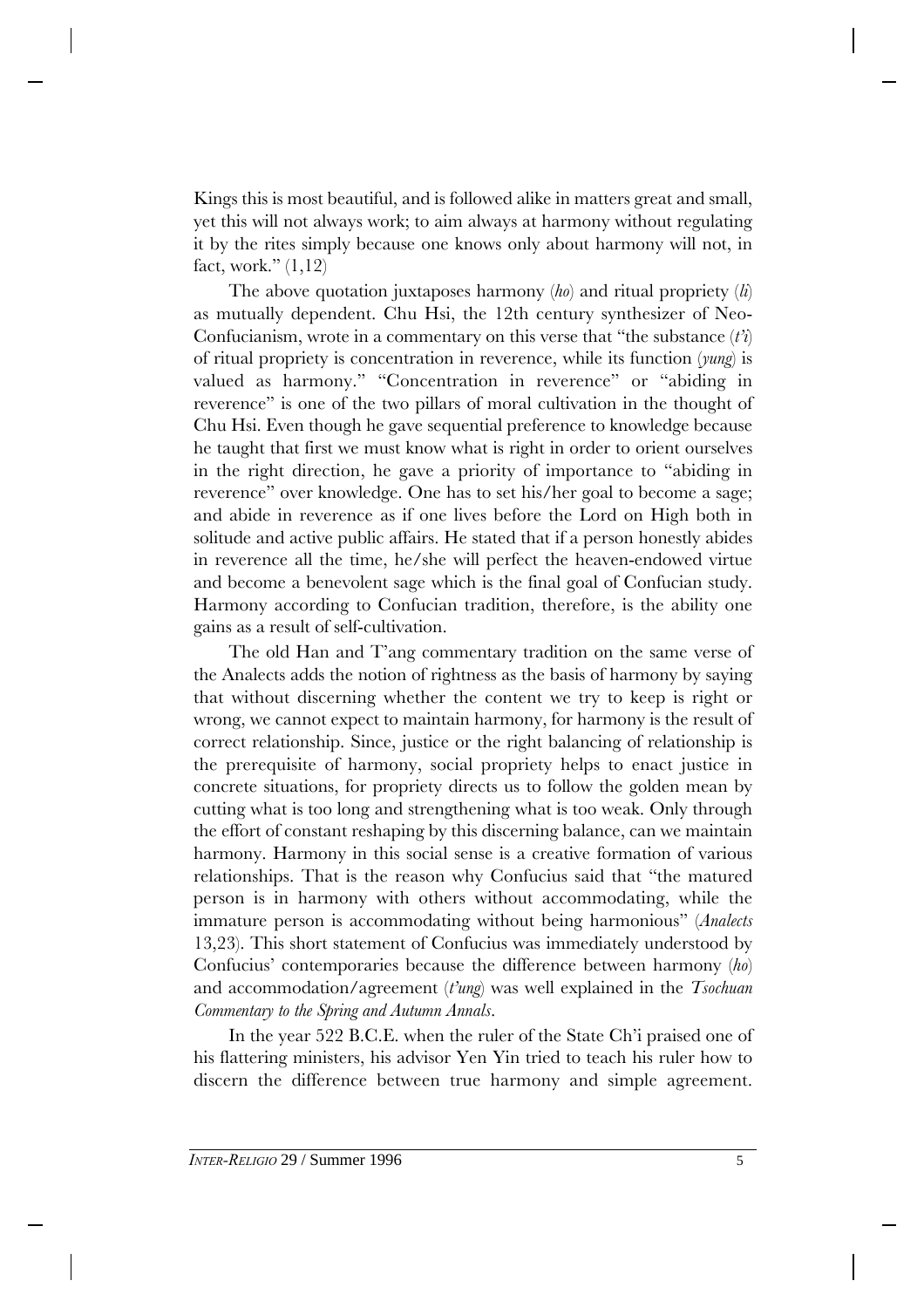Quoting the old poems from the *Book of Odes*, Yen Yin explains harmony by the analogies of food and music. In order to cook a delicious soup, we need to put different flavors, so that what is lacking will be supplemented. In music likewise we need the different sounds of various musical instruments to bring about a beautiful harmony. Harmony, therefore, is not adding to what one has already, but rather supplementing what one is lacking or balancing off what one has too much of in order to reach a perfect proportion, which is in touch with *Tao* (the way or principle of Heaven). Just as with one taste or one sound we cannot make a successful cooking or music performance, a harmonious society cannot be formed with one voice or perspective. An ability to deal with diverse opinions without sacrificing fairness comes only from personal maturity, i.e., perfection of virtues. That is the reason why Confucius said that only the virtuous person can be harmonious without agreeing all the time; and Tzu Kung, one of the most distinguished disciples of Confucius, commented that whenever Confucius moved people, there was a harmony (Analects, 19,25). Unless harmony is achieved within a person, he or she can not form and maintain a harmonious relationship with others.

This primary personal level of harmony based on virtue and justice is found in the Christian tradition as well. When the tax collector Zacchaeus declares that he will voluntarily repay fourfold what he has taken illegally and give to the poor the half of his property, he recovers a harmony not only with other people, but also in his own personhood. Jesus said to him that salvation, i.e., the Kingdom of God has come to him who is a son of Abraham (Lk 19:9). Harmony starts within oneself and expands to other people from those who are near to those further away. The formation of relationships has to be rooted in the justice of God, from whom the very universe derives a certain harmony, that is, a proportionate peace (Thomas Aquinas, *Commentary on the Divine Names*, 336).

Psalm 85, which is identified as a prayer for rain and prosperity (*The Anchor Bible*, 286), sings that "righteousness and peace will kiss each other" (v.11). Here peace and justice join together as partners in the blessed life. Actually in the Bible it is the notion of peace (*šãlôm/eirene*) which takes the primary position as the original order of creation and the effect of righteousness: "Peace is both a restoration of the divine plan of creation and the harbinger of the completion of life to come" (*The Anchor Bible Dictionary V*, 207). *Šãlôm* denotes wholeness, health, completeness; greeting peace to one another is wishing prosperity to have physical and spiritual resources sufficient to one's need.

Peace encompasses a relationship of equity which is not only a divine gift but takes effort, as the peace maker is highly praised (Matt 5:9). This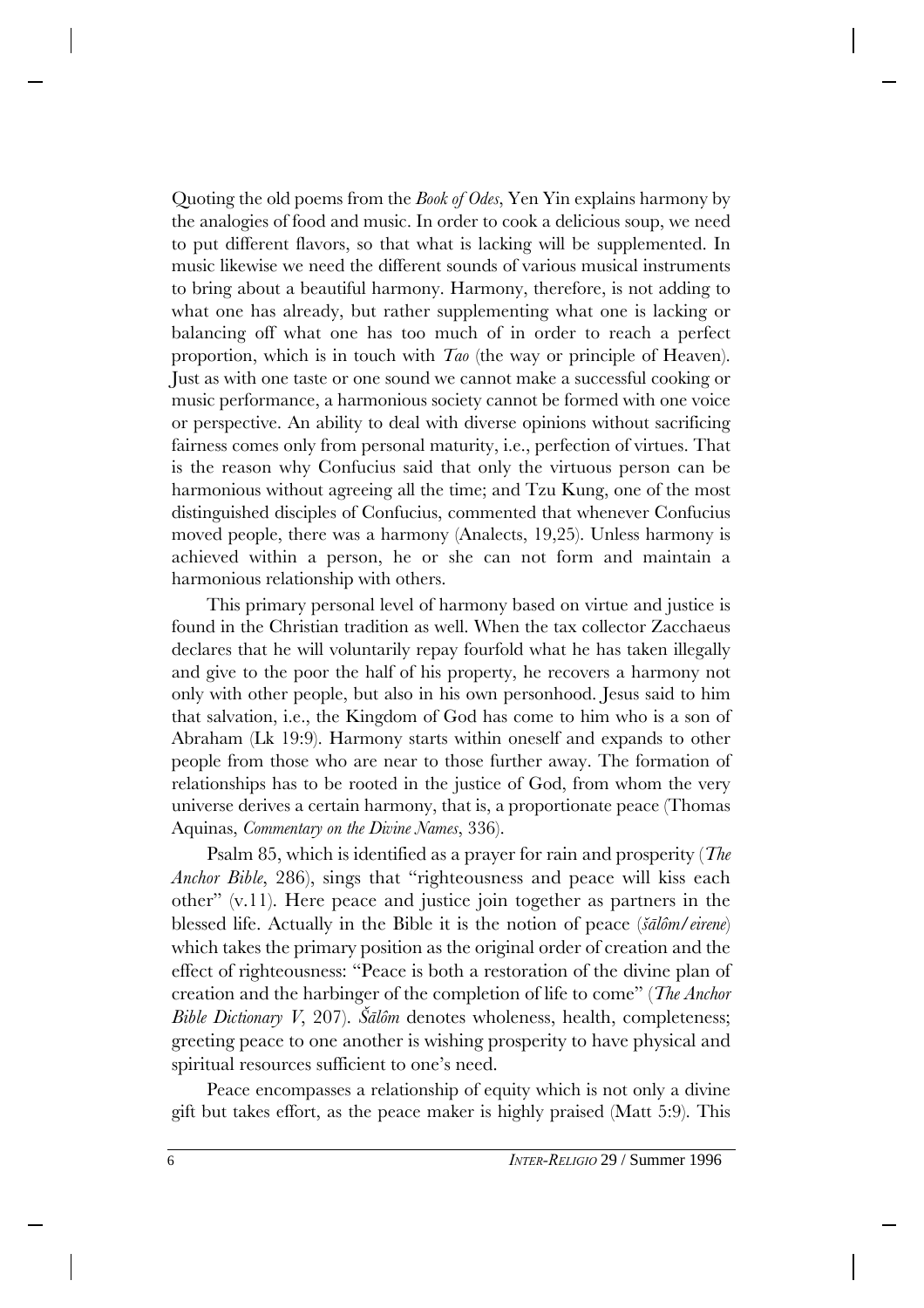integral relationship between peace and justice was firmly established by the prophets of Israel, such as Amos. Amos lived at a time when the gap between the rich and the poor was widening and it was very strong in his contention that apparent peace and harmony not founded on justice, are only fakes and illusions which will be blown away in the day of divine judgment. Amos advocated the notion of social justice as the primary command of God and thereby offered the validity and power to challenge the existing order when it takes advantage of the poor.

The concept of justice as the foundation of harmony is not exactly same in the Judaeo-Christian tradition and East Asian tradition, while its functional importance is comparable. In the case of the former, justice is embodied in the law of God as the revealed corpus, while in the case of the latter, it is concretized in the ever changing interpersonal relationships according to the ritual propriety formulated by the sages. What safeguards justice from being identified with social convention, is in Christianity the sovereignty of God, while in Confucian tradition it is an orientation toward the interest of all people (*kung*, public as the principle of Heaven) against the egoism of individuals and groups. Justice, then, integrates two conflicting notions of socially regulated inequalty in function and of basic human equality, encompassing the task of the hierarchical order while safeguarding the existence of everyone without privileging some at the expense of others (Heiner Roetz, *Confucian Ethics of the Axial Age*, 115). Whether the image of harmony is based on the egalitarian ideal of ancient Israel or the hierarchical integration of China, it is the notion/norm of justice which directs and unifies human existence.

Now we will focus on the second level of harmony which is social and institutional. This is the most commonly understood meaning of harmony, and we have abundant examples in both Confucian and Chrisitian traditions, although Confucianism among world religions has probably concentrated most strongly on the relational aspect of human life. Confucius clearly stated that doing politics starts from forming right family relationships between the parents and the children, and among brothers and sisters (*Analects* 2:21). His famous definition of politics as "to govern is to correct" (12:17) actually points to all the interpersonal relationships. Every relationship entails a particular responsibility, which is mutual and reciprocal. The ability to be responsible has to be initially learned within family situations, so that Confucius emphasized virtues in kinship relations, such as filial piety and parental affection. The virtue of benevolence learned in the family, however, should not be limited to that, but expand in ever larger circles into the world.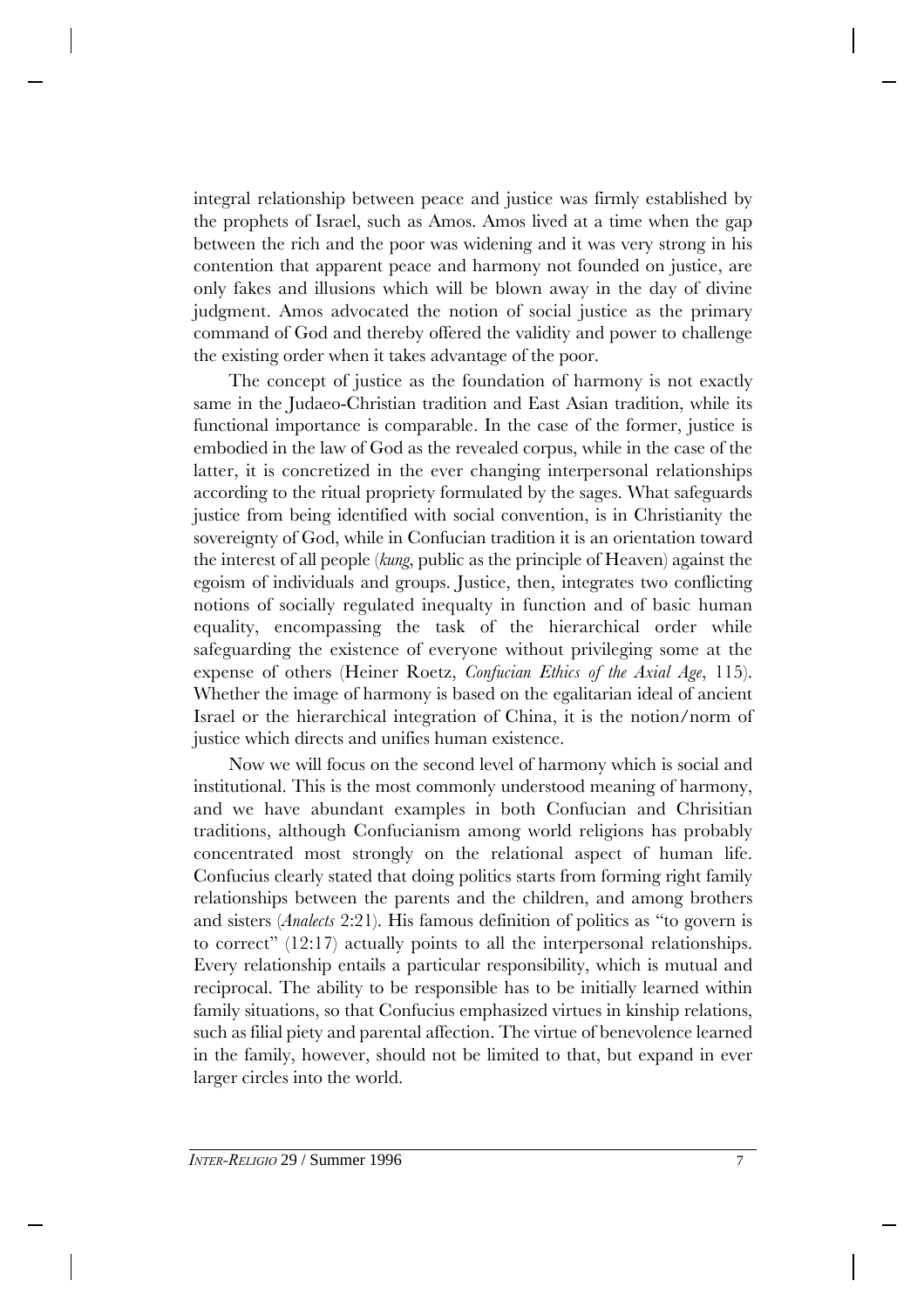I was delighted to find that Confucius was, in fact, very much concerned with the accumulation of wealth, which he conceived as a main cause harming social harmony. In his dialogue with Jan Ch'iu, one of his politically successful disciples, Confucius stated thus:

What I have heard is that the head of a state or a family worries not about underpopulation but about uneven distribution, not about poverty but about instability. For where there is even distribution there is no such thing as poverty, where there is harmony there is no such things as underpopulation, and where there is stability there is no such things as overturning. (*Analects* 16,1)

Here Confucius is pointing out that we should be afraid of unjust distribution of wealth and disharmony either of a family or a state. Ordinarily people are concerned with poverty and failure, but do not pay much attention to fairness and discontentment within. But what really allows human persons to be satisfied and live harmoniously is fair and just treatment in economic and social terms.

Confucians have been well aware of the strength of social harmony which enables humanity to form a community and develop cultural progress: "Heaven's favourable weather is less important than Earth's advantageous terrain, and Earth's advantageous terrain is less important then human unity" (*Mencius* 2B:1). Climate and natural resouces can be cultivated for the benefit of people only when there is harmony among people. In a word in Confucian tradtion, it is human beings who complete what Heaven and Earth have given birth to. One chapter of the *Book of Rites*, the *Doctrine of the Mean* which became one of the basic texts for the development of the Neo-Confucian thought, explains the connection between personal harmony and social harmony thus:

When the feelings of joy, anger, sorrow and happiness are not elicited, this is the state of equilibrium (*chung*). When these feelings become elicited and properly regulated, this is called harmony (*ho*). Equilibrium is the great basis of the world, harmony is the way whereby an order of all things is attained. (section 1)

*Chung* is what is given, a priori norm, while *ho* is a social concept, something to be achieved. When we concentrate on the oneness/principle in our heart, we can maintain harmony in our feelings, relationships, and social activities. Harmony at various levels has been so important in the Confucian tradition because they want to run a society or a state primarily by ritual propriety which is occasionally supplemented by institutional laws.

The Biblical notion of peace most frequently describes a social reality, a state of reconcilation and wholeness among a group living in peace. Psalm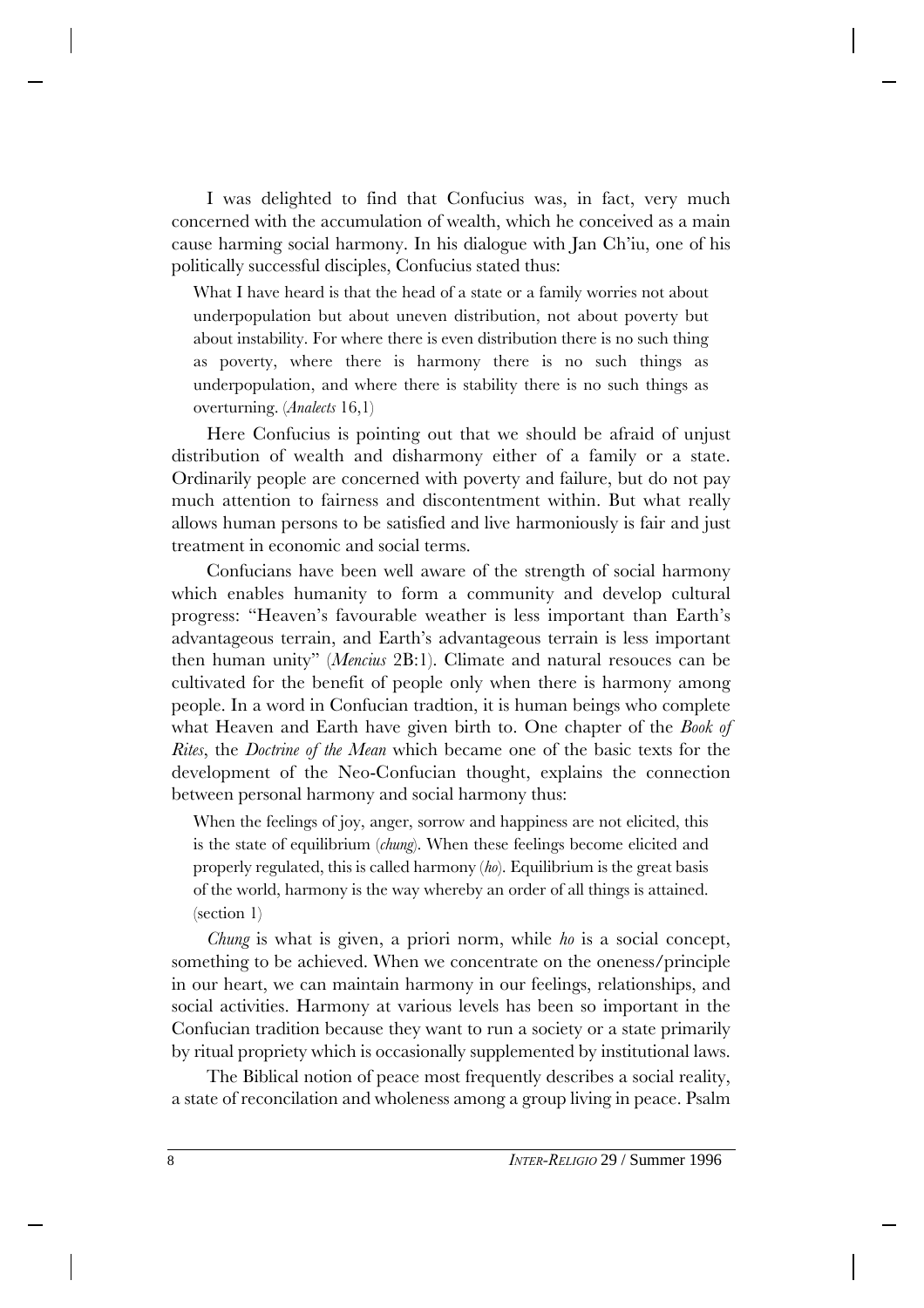133 saw the abundant blessings of life in harmonious community living: "How very good and pleasant it is when kindred live together in unity!" (v.1). St. Paul presents stronger directives how to preserve harmony among people: "Bless those who persecute you; bless and do not curse them... Do not repay anyone evil for evil, but take thought for what is noble in the sight of all. If it is possible, so far as it depends on you, live peaceably with all" (Rom 12:14, 17-18). Here St. Paul advises not only to keep peace among disciples of Christ (1Th 5:13), but to preserve harmony even with the persecutors by characteristically Christian behavior of forgiveness. The Christian notion of harmony, therefore, contains the dialectic of letting go and then being transformed by the experience of the divine forgiveness.

This expanded concept of Christian harmony is based on the faith that all humanity has received the same Spirit, forming a new kind of family: "But now in Christ Jesus you who once were far off have been brought near in the blood of Christ. For he is our peace, who has made us both one, and has broken down the dividing wall of hostility ... for through him we both have access in One Spirit to the Father"(Eph 2:13-18). The doctrine of creation that all things and all people are created by one God is strengthened by the fact that this God took the form of the human and shared the same life in order to heal and transform broken relationships. The Kingdom of God is the symbol of a new world where a perfect harmony which transcends kinship, race, social status prevails. In the sense that the grace of reconciliation is given already, the Kingdom has come, but in the sense that we are still waiting for the perfectly harmonious world where the leopard lies down peacefuly with the kid (Is 11:6), the Kingdom is an eschatological image, manifesting the sense of completion.

Edward Farley, a professor of theology at Vanderbilt Divinity School, presents a Christian interpretation of social harmony thus:

The early Christian movement understood itself as a community, an ecclesia, in just these terms. Like all human communities, its actual life was rent by alienations. But the critieria which guided its criticism of these alienations were the universal criteria of agapic relations, not the specific criteria of worth and beauty which defined Roman or Greek culture, masters and slaves, or men and women. This is not to say these criteria were absent from the ecclesial community. Patriarchalism and other ethnocentric criteria abounded. At the same time, it is clear that the ecclesia refused to define communion in those terms. (*Good and Evil*, 246-7)

Compared to the Confucian tradition where the social notion of harmony has developed into a politically structured institution with ordered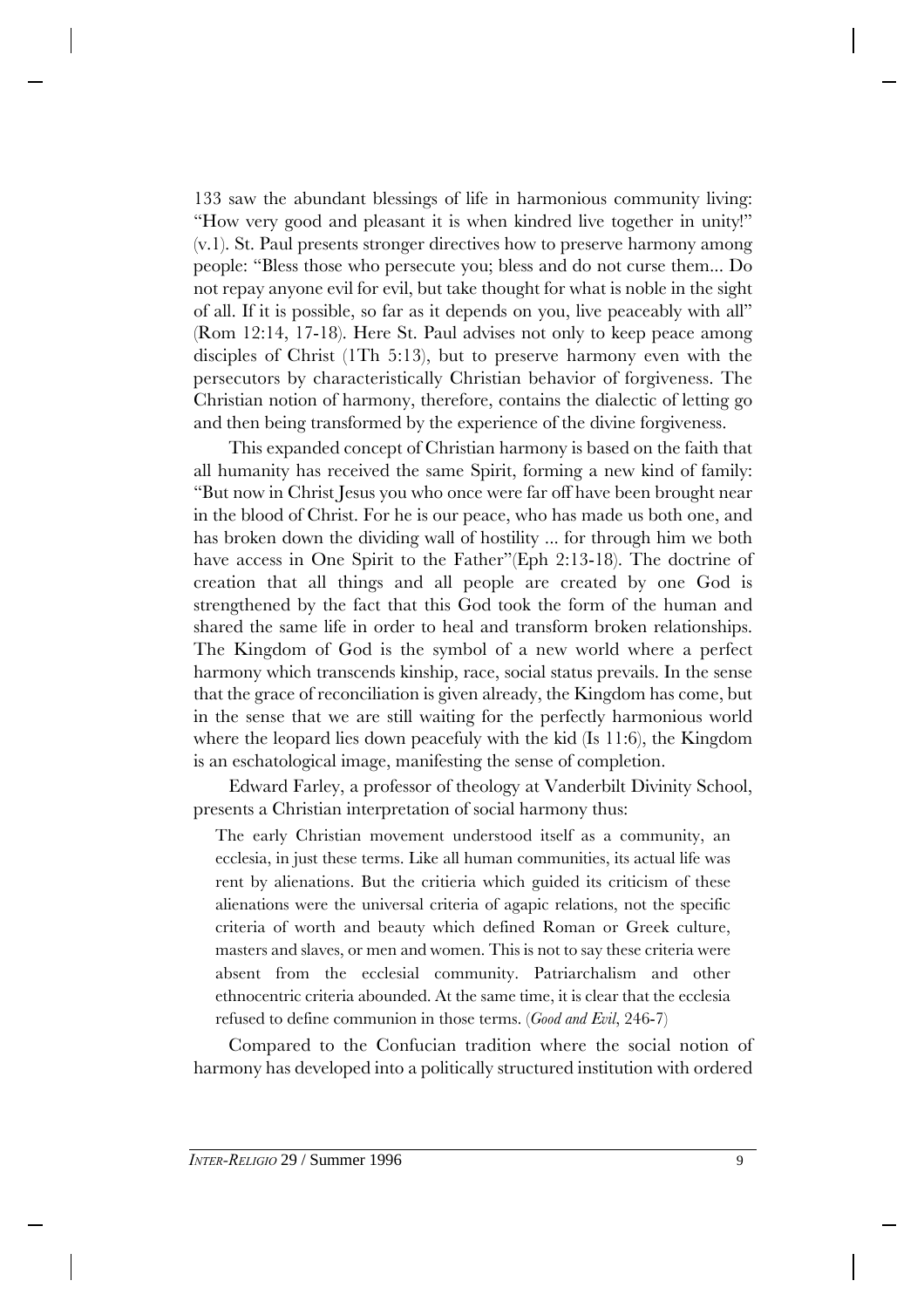hierarchy, the Christian tradition maintained the ideal of a universal church, a community of people of God drawn from all cultures and political boundaries. While social harmony is something concrete and always remolded in the case of the former, in the case of the latter, it is conceived on the level of spiritual heritage and has a tendency to remain as an ideal.

The third level of harmony is the cosmic one, i.e., the relationship between Heaven, Earth, and Human. Cheng Chung-ying, one of the leading Chinese philosophers at the University of Hawaii, has presented the Confucian understanding of harmony as 'transformation', drawing paradigms from the *Book of Changes*:

With an analysis and critique of the Heraclitean concept of strife and his implicit thesis of "disunity" of opposities, we may advance into the philosophy of the *I Ching* as a source for formulating and providing a comprehensive theory of harmony and strife, in which harmony is metaphysically founded and fundmentally illuminated and yet strife can be given a proper place and clearly explained. The very importance of the *I Ching* philosophy consists in its recognition of change and transformation (called *p'ien* and *hua*) as constitutive of as well as in it insight that change and transformation primarily take place because of unity instead of disunity of things. (J*ournal of Chinese Philosophy* 16,148)

He states that according to Confucian tradition, reality is harmonious and all disharmony or strife is seen as mere transition because yin and yang, two major principles of movement, are based on one unity, *Tao*. He asserts that this unity is not static, but creative as "the basis for producing and strengthening harmony as a system of integration of differences" (140).

When we talk about transformtion (*hua*), it is the Taoists who first introduced the cosmic vision and constant movement of *Tao*. The cosmos is formed by the harmonious union of the yin and the yang (*Lao Tzu* 42); and life and death, success and failure, health and sickness are relativized and accepted as various aspects of transformation, the movement of *Tao* (*Chuang Tzu* 6). The *Tao* is depicted in *Chuang Tzu* as the Lord of transformation or the Great Potter upon whose skillful production humans have to trust completely.

The *Book of Changes,* in fact, synthesizes Taoist and Confucian thoughts and presents the harmony of the triad, placing the weight more on the role of humans as the moral subjects. It is in the concrete image of the sage that the way of human participation in the cosmic harmony is well depicted: the sage harmonizes the triad by perfecting his/her innate virtue; the heart of the sage embodies the heart of Heaven and thereby gives life to all things in the world; by enacting ritual propriety, the sage incarnates the life of Earth,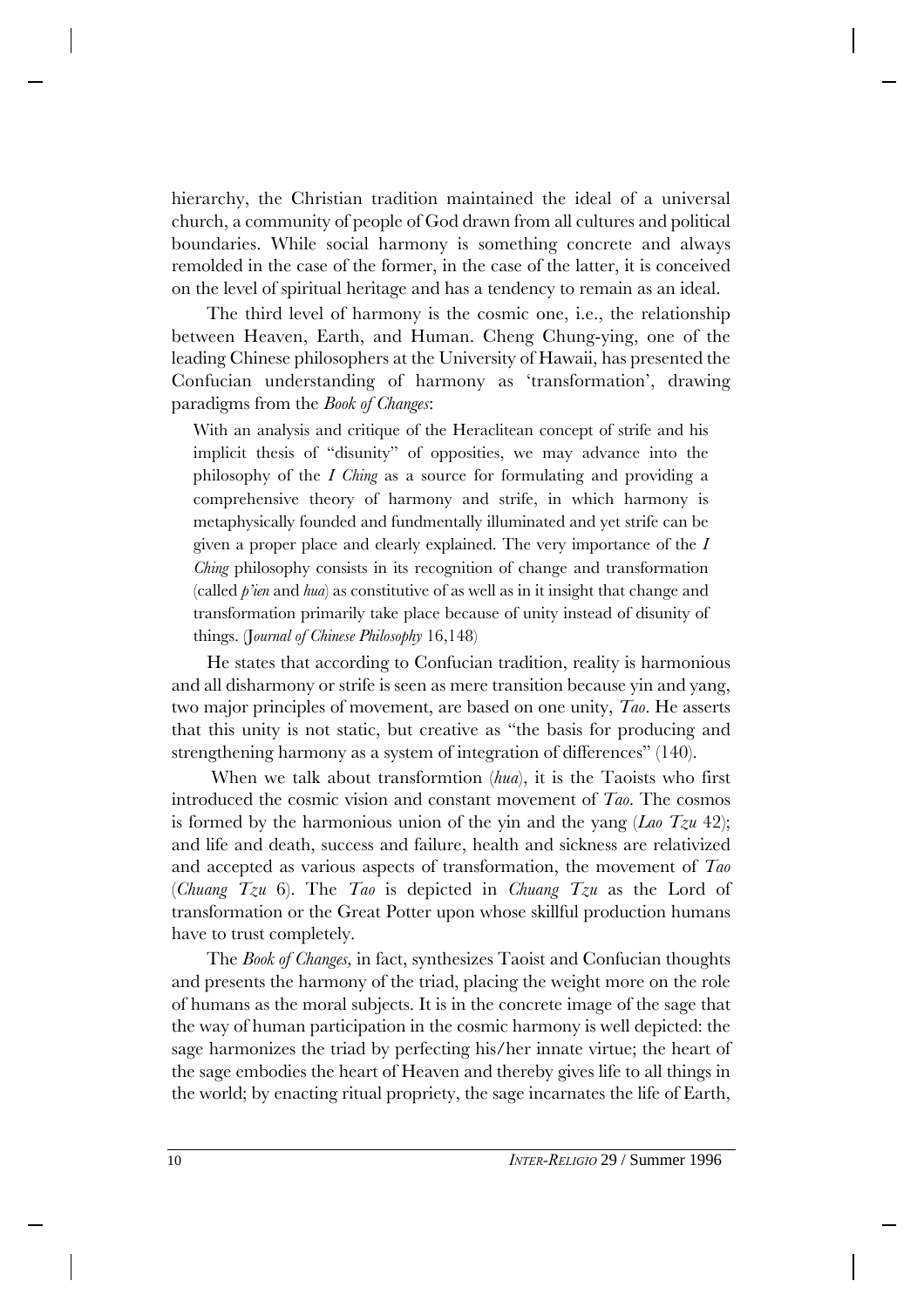nurturing all people with compassion; by attaining interpenetrating knowledge of things, the sage completes the works of Heaven and Earth. In this Confucian ideal of cosmic harmony, the boundaries of the triad are not dissolved, nor completely united. Heaven, Earth, Human are interrelated and have a particular responsibility, as Hsün Tzu has envisioned: "Heaven has its time through which it bestows life; Earth has its riches through which it nourishes all living beings; Human has its political rule through which it brings about community." It is a perfect harmonious communion on the cosmic level. One party should not try to take over the role of others, nor intrude into the areas of others. It is only when we humans do our best in our responsibility in social affairs, that we can participate in the transforming works of Heaven and Earth. Contemporary ecological effort has a lot to learn from the Confucian and Taoist vision of the harmonious triad. It is a vision that by respecting and preserving nature much as it is, people are most benefitted by it.

The image of cosmic harmony in Christianity has not been as strong as in the Confucian tradition. We can find some fragmentary visions in the prophets and apocalyptic writings. Probably it is brokenness of harmony which has been more focused on from the beginning of the Bible. When Adam and Eve sinned against God, the harmony between them was harmed as well as the harmony between the natural world and human world was distorted. Though it was very short, still it is important for us to remember the original harmony enjoyed by human beings with each other, nature, and God, as the beautiful scene of the garden before the fall portrayed in Genesis 2:8-24.

Among the prophets of Israel the Second Isaiah (chapters 40-55) most clearly brought back the mythic understanding of nature of the Ancient Near East and used it in a poetic imagery for the restored Israel after the people have endured the judgment of God and the suffering of the exile:

Remember these things, O Jacob, and Israel, for you are my servant; I formed you, you are my servant; O Israel, you will not be forgotten by me. I have swept away your transgressions like a cloud, and your sins like mist; return to me, for I have redeemed you.

Sing, O heavens, for the Lord has done it; shout, O depths of the earth; break forth into singing, O mountains, O forest, and every tree in it! For the Lord has redeemed Jacob, and will be glorified in Israel. (Is 44: 21-23)

Harmony is restored between the people of Israel and God, and in this new redeemed state, heaven and earth and everything in it rejoice. In a word, the cosmic harmony is reinstated.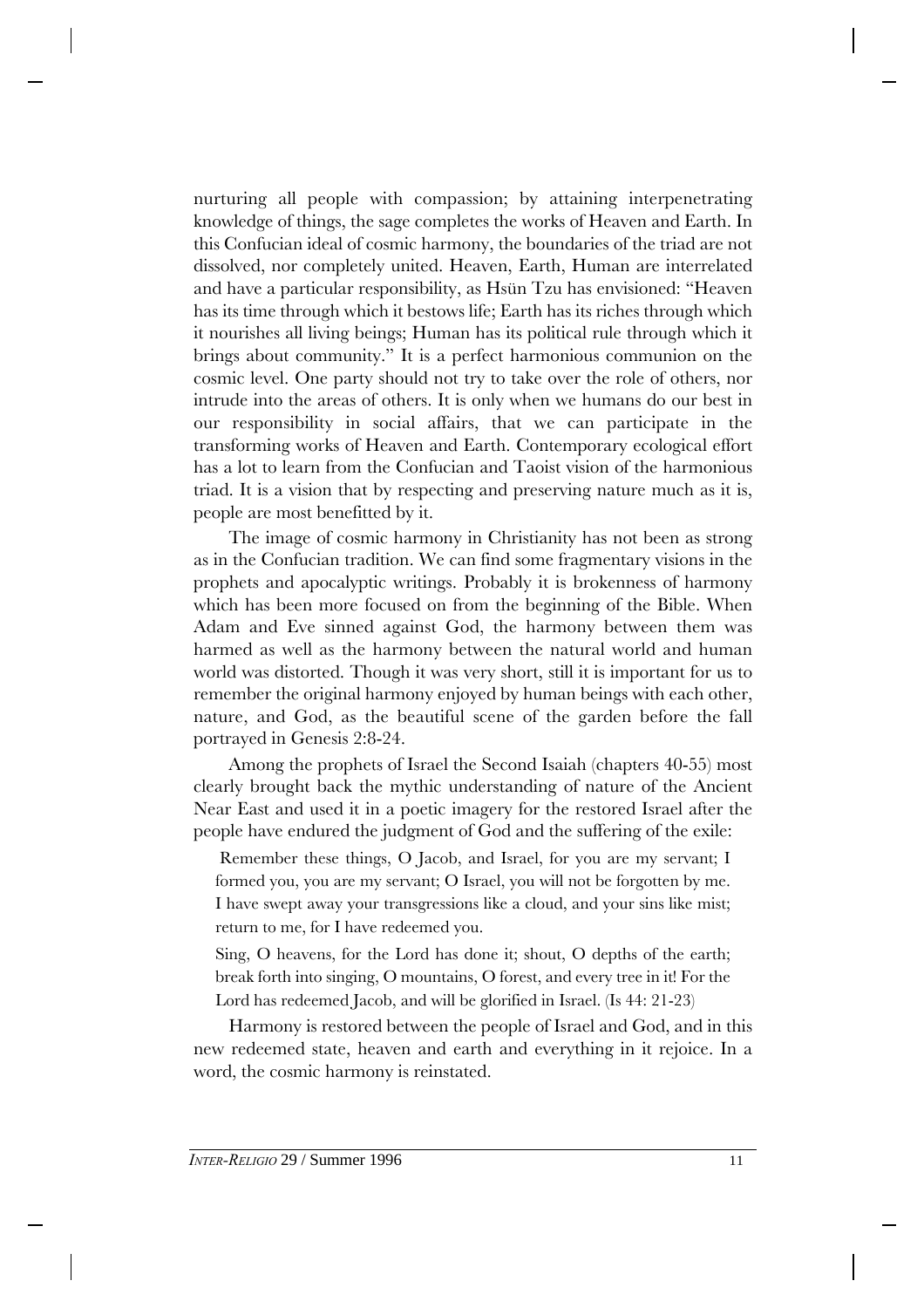This prophetic vision of restored harmony is seen by the early Church as reenacted in Jesus' proclamation of the Kingdom of God with a wider perspective which overcomes not only the very distinction of the chosen people of Israel and the gentiles but the cosmic brokenness: "He(Christ) is the image of the invisible God, the firstborn of all creation; ... and through him God was pleased to reconcile to himself all things, whether on earth or in heaven, by making peace through the blood of his cross" (Col 1:15-20).

In our age the same vision is again restated, especially by the feminist theologians:

Feminist theology argues, alternatively, for a view of nature consonant with a view of a God who takes the whole of creation seriously, and a view of creation which does not see predatory hierarchy as the basis of order. Nature, in this view, is valuable according to its own concrete reality, which includes an interdependence with embodied humanity... Human intelligence and freedom are not barred from addressing nature, but measures for understanding and just use are lodged both in nature itself and in ethical requirements for relations among persons. (M.A. Farley, "Feminist Theology and Bioethics," in *Feminist Theological Ethics*, 201)

The redeemed state should not be seen as a exclusive reconciliation between an individual sinner and God, but the whole of humanity, indeed the whole creation is included in an interdepentent web of life. This Christian vision of interrelated relationship of God, Earth, and Human shares the basic tenets with the Confucian triad of Heaven, Earth, and Human. We human beings are dependent upon the life-giving force of Heaven and Earth, but at the same time we have a grand responsibility to complete the work and attain harmony within, with others, and with cosmic world.

## *II. CHRISTIAN CONTRIBUTIONS TO THE CONFUCIAN PRACTICE OF HARMONY*

I have mentioned already that, theoretically speaking, harmony is the conceptual term of Confucian and East Asian tradition. While searching for a similar understanding in Christian tradition which is comparable to the Confucian scheme of self-cultivation, ordering of society, and transformation of the cosmos, I have focused up to now on the common elements. Human maturity, fair distribution of wealth and power, and responsible relationship with nature and humans appear to form the common foundations of harmony in both traditions. But when we look more carefully at the processes by which harmony has been enacted, immediately we can notice major differences between Confucian and Christian traditions.

Robert Neville, a Comparative theologian of Boston University, who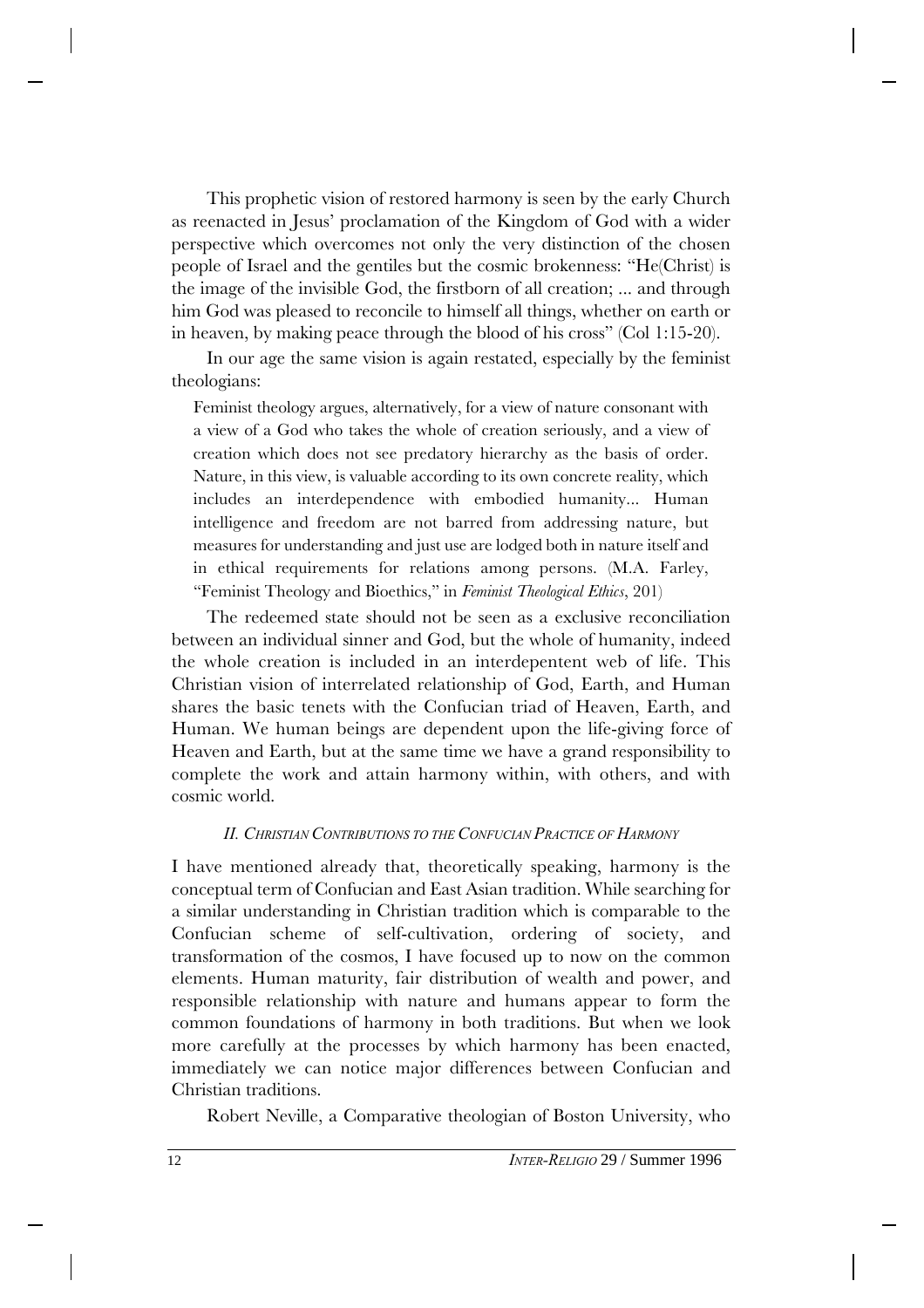has been taking Chinese philosophy as the major counterpart to his Christian theology, has commented thus:

Perhaps the sharpest contrast between the Christian contract model and the Confucian consists in this. Whereas the Christian tends to see social roles or semiotic codes as external, and identifies the self only as a token in those roles, the Confucian identifies the person as much with the relevant codes as with the token activity within them. Thus, whereas it is conceivable on the contract model to see oneself as other than the social roles, as a selfdefinable individual, on the Confucian model the person simply cannot be individuated over against the socially located codes. Therefore, for the Confucian, much of any perception or action is joint with the actions and perceptions of others. A person is essentially and personally participatory with others according to coded structures. (*Behind the Masks of God*, 136)

Neville is arguing that Christians have a covenantal identity with a double layer: the ideal identity of the covenant with God and the material identity of actual life in social contractual relations. Because of this doubled identity, an individual has a stonger assertion and a power to challenge the social order which he or she thinks is contrary to the ideal. On the other hand the Confucian tries to develop codes, i.e., ritual propriety (*li)*, fine and subtle enough to constitute the perfection and excellence of human life. Neville even states that "Attaining to codes, or having propriety, is an ontological matter for constituting the human" (135). He asserts that because of total identity with the coded ritual structure of the society, the Confucians have found it hard to envisage radical social change even when it was necessary, contrary to the idealism at its heart (140-1).

I think Neville's critique is historically accurate as a whole, especially after Hsun Tzu identified propriety with the *Tao* which humans have to follow. However, when we look back to the Analects itself, Confucius carfully differentiated propriety from the *Tao* of benevolence. While *Tao* has permanent value, transcending time and space, propriety as an expression of the *Tao* of benevolence, can and should be changed in each period (2:23; 9:3). In spite of the fact that the Confucians have the basis for overcoming coded structures, since it has been a 2000 years Confucian practice, the Christians probably have something to offer in East Asian society to bring about impetus to form a flexible notion of harmony based on justice.

Even in the area of the notion of justice, the Confucian concept is more relational and situational while the Christian understanding of justice means following in concrete actions the revealed will of God which is concretized in the laws. Because of this difference, both sides can learn from each other to gain a holistic understanding of justice. Here I will just point out two possible areas where Christian stimulation may be beneficial for the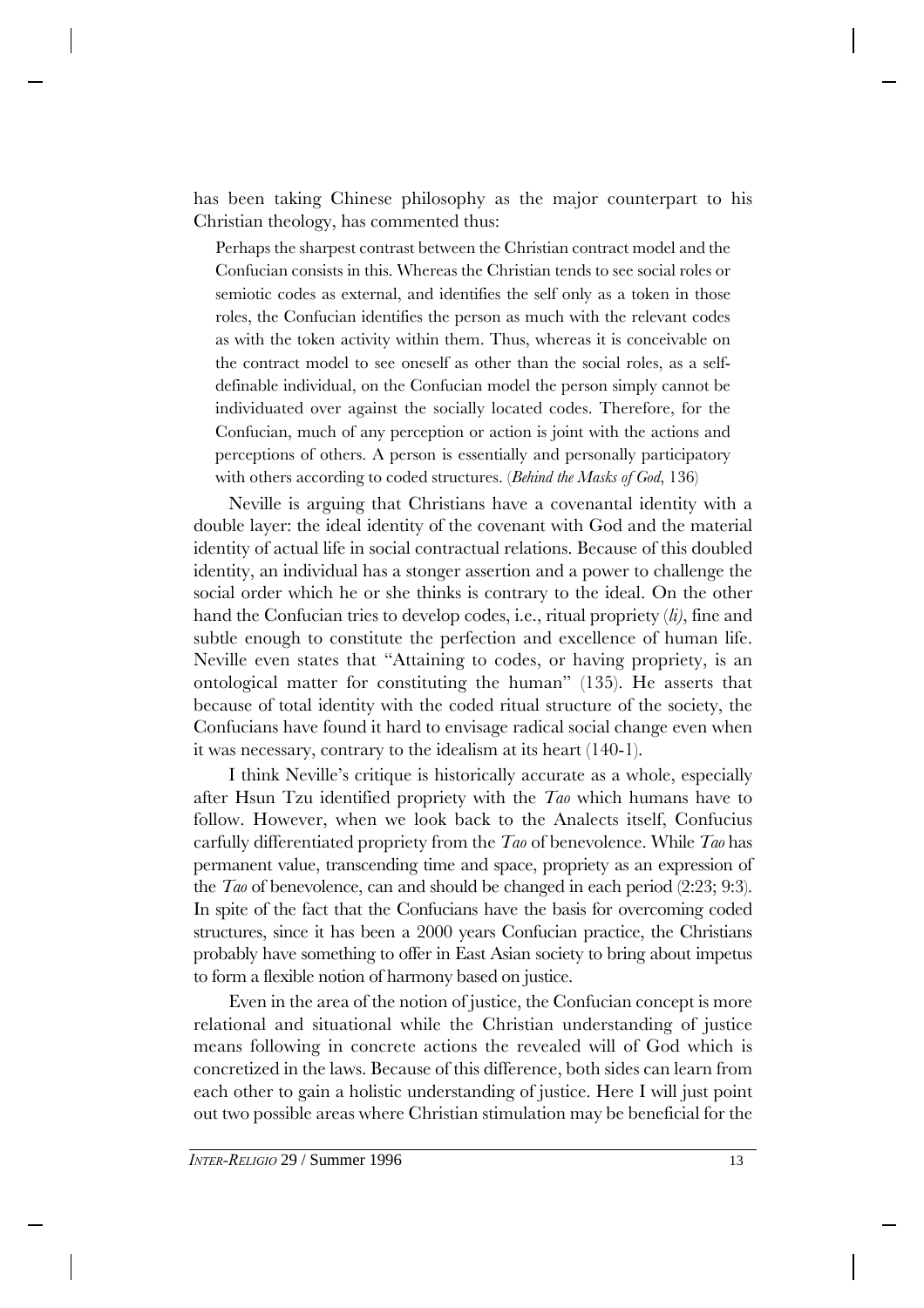attainment of true harmony of East Asian society and spirituality: 1. women and family 2. concern for the poor and political equality.

1. Ideological oppression of women and sociological inequality of wife have been practiced both in Christian and Confucian traditions. The Christian understanding of family structure is based on the New Testament Codes of household ethic found in 1 Peter, where wives are exhorted to be submissive to their husband just as slaves are to be submissive to their masters. A similar, more complete code is found in Col 3:18-4:1 and in Eph 5:21-6:9, where six social classes are involved, and they are arranged in three pairs of relationships:

| wives be subject to husband- | husbands love your wives       |
|------------------------------|--------------------------------|
| children obey parents        | -fathers do not anger children |
| slaves obey masters-         | -masters treat slaves justly   |

These same pairs are found in Greek tradition, especially in Aristotle, and historical studies have shown that the Christians as a minority religious community were forced to follow this hierarchical Greek and Roman household ethic to avoid accusations and social tension (David L. Balch, *Let Wives be Submissive*, 63).

1 Pet 3:8-12 is constituted with the exhortation not to return evil for evil stressing harmony in the household. In 1 Peter the harmony sought is primarily domestic harmony between husband, wife, and slaves, and the 'harmony' between husband and wife is especially emphasized. However, the absolute harmony typically demanded by a pagan master or husband was rejected by the newly converted Christians. Christianity brought a new understanding of personhood to wives and slaves by teaching that they had a right to choose their own God. At the same time doing good is stressed, for good conduct is an apologetic response to the slanders against Christians. By obeying their husbands, that is, by being virtuous women as that was understood in the Greek world, the wives addressed in 1 Peter hoped to lead their husbands to virtue and to God. "The goal of the wife's behavior as stated in 3:1 is missionary: the author of 1 Peter hoped that the wives' conduct would convert their husbands" (Balch, 105).

Even though the New Testament household code apparenty exhorted wives to be submissive to their husbands and so continued the social inequality of women, the task of critical reconstruction is possible because a view of human relations characterized by equality and mutuality can be found at the core of Christian teaching. I think the same statement can be made concerning Confucianism because it has been taking the ideal of the sage as the goal which can be attained both by women and men regardless of their social, intellectual, emotional differences. In some periods this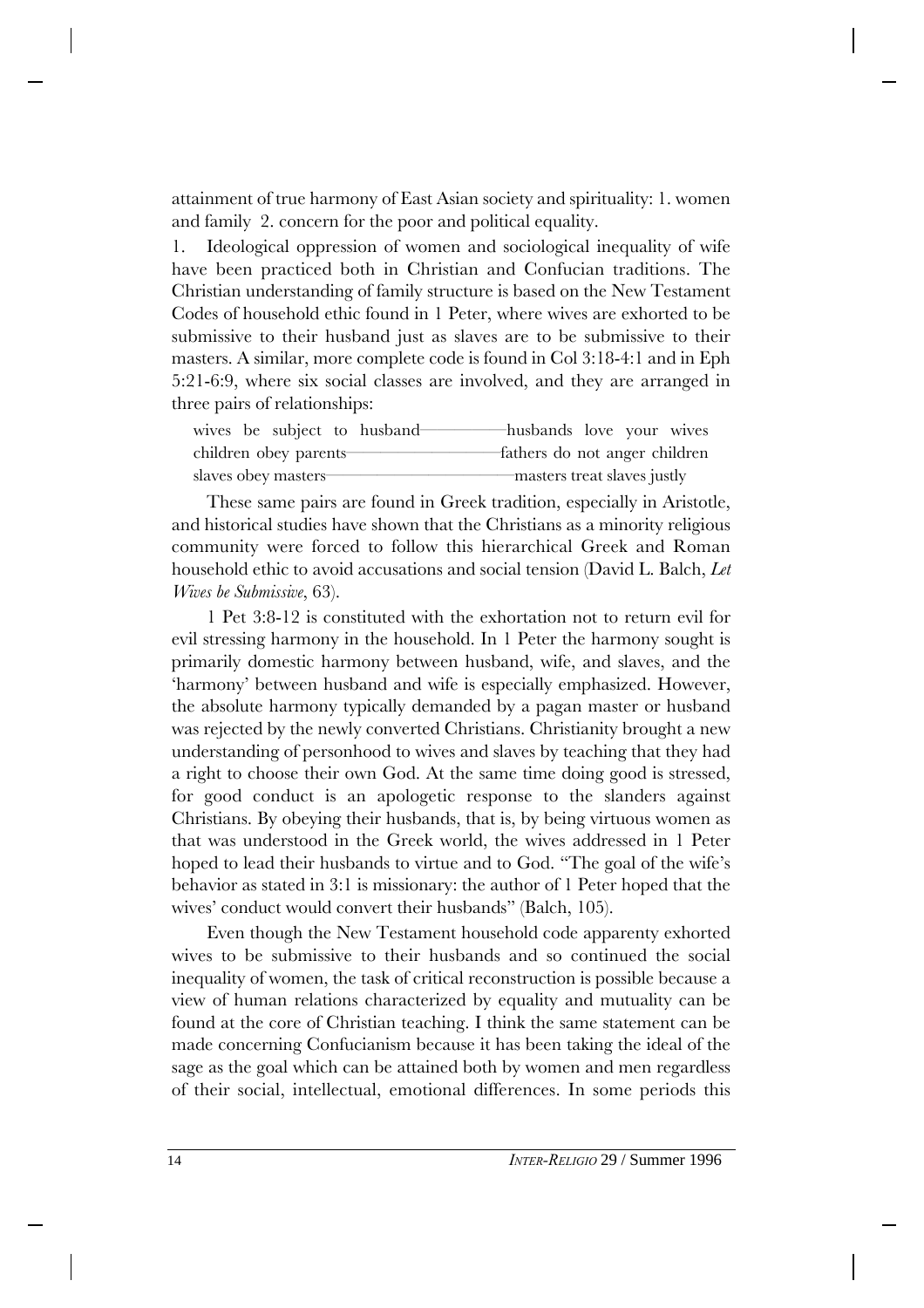universal call for sagehood was taken more seriously by various sectors of people, while in other periods its ideal was mainly concentrated on the rulers and at the most on the scholars. The methods of Confucian learning and cultivation of virtue contain a radically equalizing effect, and that is the reason why I think Confucian tradition can be profitted by the experience of Christian feminist theology:

What emerges in feminist theology (in relation to Christianity, but here a harbinger of systematic development in relation to other historical religions as well) is an analysis of what are judged to be oppressive patterns of relationship and ideologies which foster them. These patterns of oppression are identified not only in relations between men and women but in every human relation where the pattern is one of domination and subjugation on the basis of sex or race or class or any other aspect of persons which is used to deny full humanity to all. (Margaret Farley,196)

The key to open up the inequal household Confucian codes is first to distinguish and separate between the reciprocal code of the "Five Relations" and the onesided code of the "Three Bonds." The idea of the Five Relations is the natural development of the famous socio-ethical principle presented by Confucius: "Let the ruler be a ruler, the subject a subject, the father a father, the son a son" (*Analects* 12:11). The Three Bonds of Tung Chungshu, however, distorted the fundamental mutuality and conceived the wife, the son, and the subject as the yin which is inferior and has to be always subjected: "the ruler is the norm (*kang*, literally a major cord in a net) for the subject, the father is the norm for the son, and the husband is the norm for the wife" (*Ch'un-ch'iu Fan-lu* 52). Superficially the three submissive relationships of the Confucian Three Bonds sound similar to the New Testament Codes of household, but while the latter is encouraged as a strategy to avoid social scandal and to convert the pagan husband, the former functioned as the ethical backbone of East Asian class societies. Because of its onesidedness and the oppression it has exercised on the inferior parties, it is imperative to throw the image of the Three Bonds away completely. Since it was a later historical development designed to meet the needs of the imperial ethos of China during the centralized Han period, we do not lose anything crucial in Confucian tradition if we eliminate the unbalanced notion of the Three Bonds which, after all, has been proven harmful for interpersonal harmony.

The contemporary challenge facing us is how to interpret the image of the Five Relations (affection between father and son, rightness between ruler and subject, distinction between husband and wife, precedance of the old over the young, and fidelity between friends) in a buyable way. Here I will deal only with a possible reconstruction of the image of "distinction"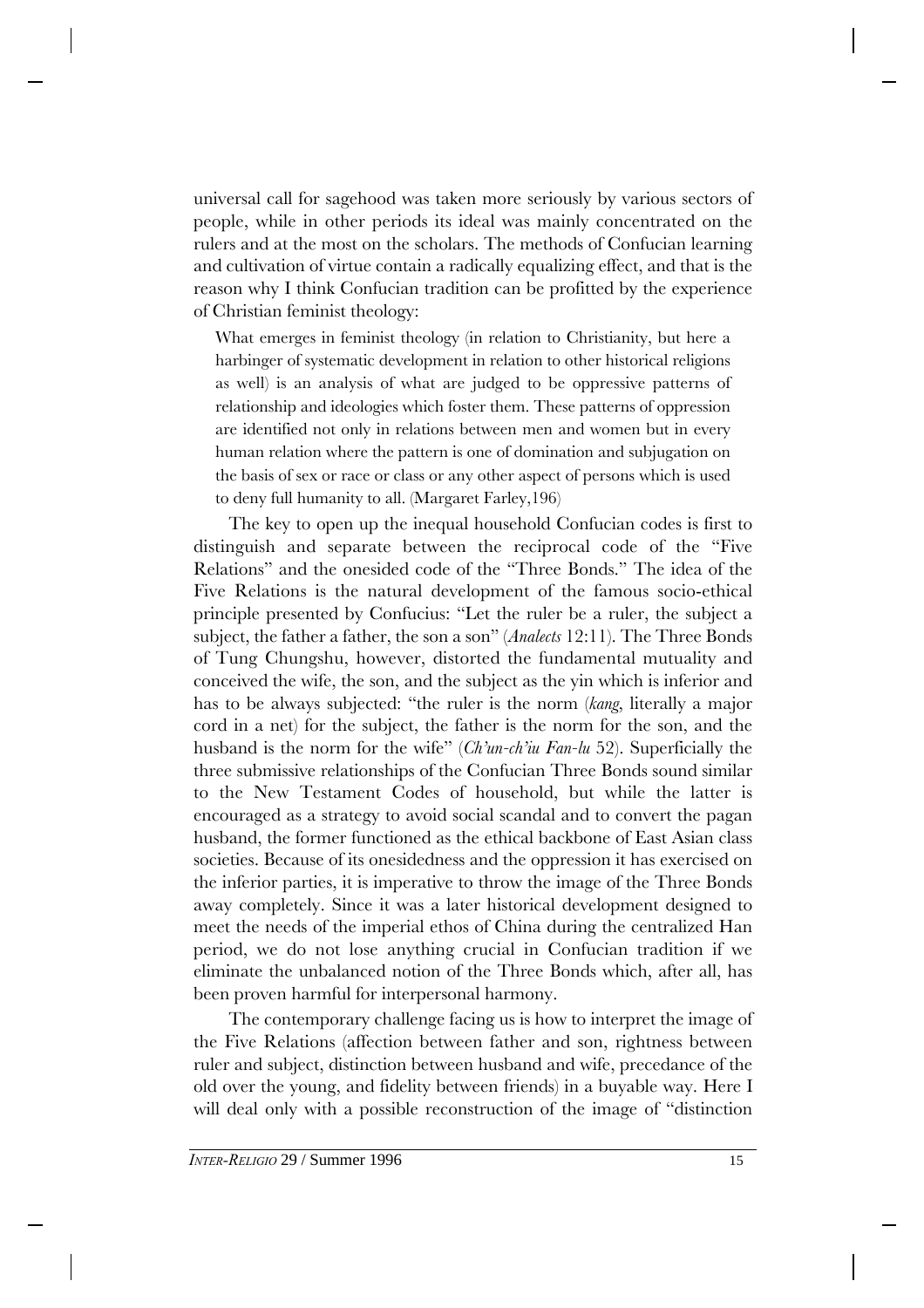between husband and wife" in the Five Relations of *Mencius* 3A:4. In a traditional society distinction was conceived as the differentiation between men's roles, ascribed to the public affairs, and women's role inside the household. This kind of division of social roles between public and domestic has been recognized by the feminists as the primary cause which has perpetuated the cyclical pattern of inequality of men and women. Susan Moller Okin presented the four points: 1. power is of central importance in family life; 2. the domestic sphere is itself created by political decisions; 3. the family is undeniably political because it is the place where we become our gendered selves; 4. the division of labor within the gender structured family raises both practical and psychological barriers against women in all the other spheres of life (*Justice, Gender, and the Family*, 111). In order to restore equality of women, she appeals for minimization of social differentiation between the sexes (174). Shall we then, throw away the Confucian image of "distinction between the husband and the wife"?

The traditional image has such a unifying power and deepening effect on our personality that I prefer to save it unless it is helplessly inhuman by peeling off the historical layers which limited the activity and the development of the talents of women. The notion of 'distinction' (*pieh*) in Confucianism is closely connected with ritual propriety which regulates and maintains the right, harmonious relationship. Even though the relationship between parents and children has to be characterized by affection and closeness, Confucius did not show any partiality and instead maintained a proper distance from his son (*Analects* 16:13) by teaching him exactly the same things which he taught to his other disciples. Propriety presupposes respect for another person and so secures a lasting relationship. Confucius praised a minister of the State Ch'i, Yen P'ing-chung, who always maintained the same reverence toward his friends even after a long period of acquitance (*Analects* 5:16).

The fundamental respect or reverence toward another person does not exclude familiality or comfortableness. Rather respect is an indispensable prerequite and impetus for creative understanding and enduring love which deepens relationship. Once fundamental respect and trust have been built firmly between two persons, in this case, the husband and the wife, their differences as well as common elements will be appreciated and the concrete working structure of a household can be devised with flexibility as the need changes throughout their lives. In order to achieve a free atmosphere at the household level, of course, social conciousness in general and institutional legal system have to support this reconstruction. If a household and a society can recognize the distinction of men and women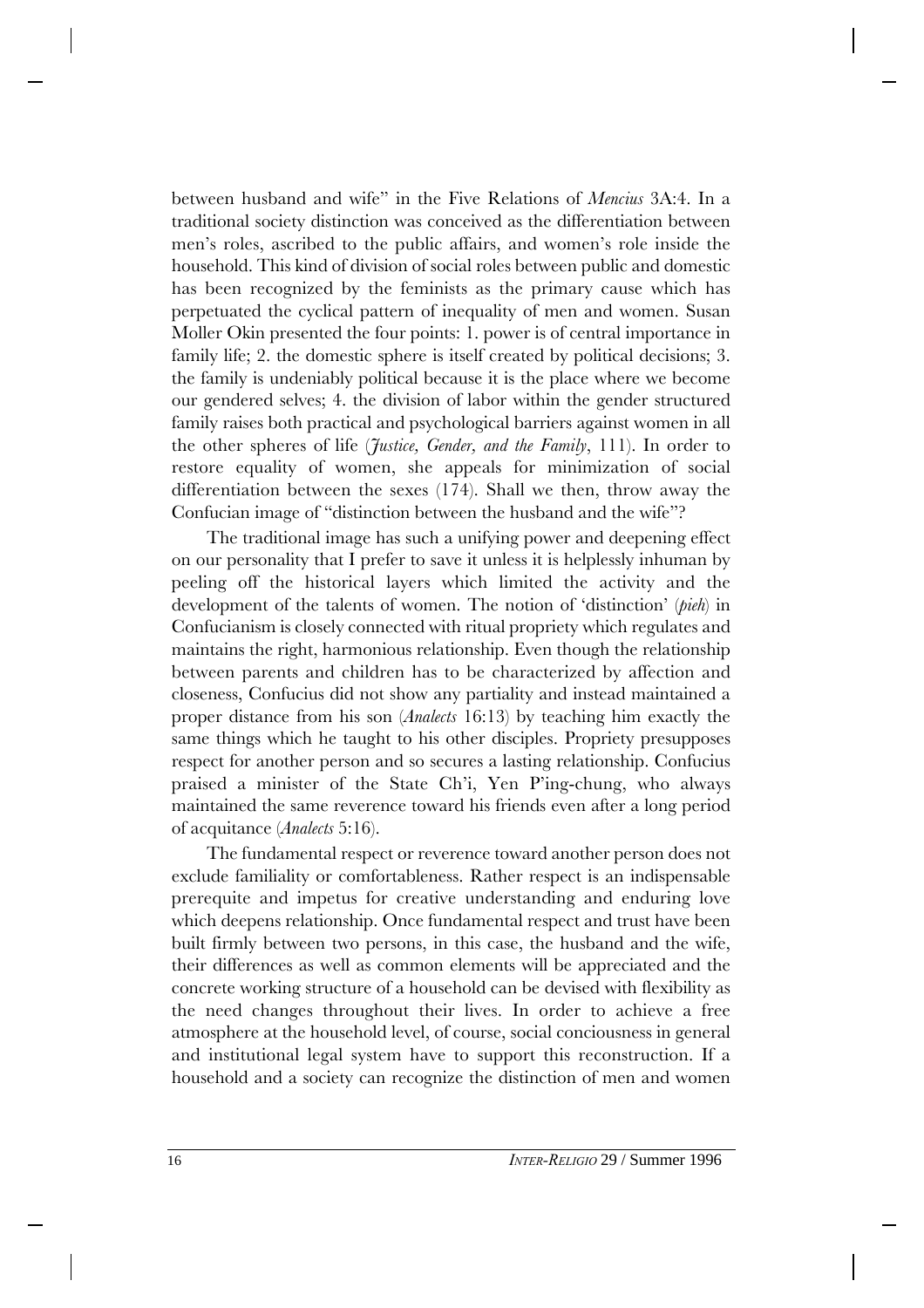as valid and valuable without exploitating that difference or feeling threatened by it, then we can say that a true harmony is achieved between sexes and in family life.

2. Just like the inequality of women, the challenge of poverty remains an as yet insoluble problem for both Confucian and Christian traditions. Both traditions possess the ideal of a society where distribution of wealth secures social stability and peace. However, it seems to me that the Christian tradition has developed a stronger concern for the poor because it has always tied the poor directly to God. From Genesis and Exodus to the Prophets, God is understood to listen to the cry of the poor and bring about the divine deliverance: "When the poor and needy seek water, and there is none, and their tongue is parched with thirst, I the Lord will answer them, I the God of Israel will not forsake them" (Isa 41:17). The poor (*'anäwîm*) and the needy (*'ebyônîm*) came to be used as technical terms in post-exilic Israel, signifying not only the economically destitute but the pious faithful who kept the covenant.

In the same vein the teaching of Jesus is understood in the New Testament as good news for the poor. When John the Baptist sent his disciples to confirm whether Jesus was the Messiah to come, Jesus replied not by yes or no, but by his actions: "Go and tell John what you have seen and heard: the blind receive their sight, ... the poor have good news preached to them" (Lk 7:22). The first beatitude announced by Jesus was "Blessed are you poor, for yours is the Kingdom of God" (Lk 6:20). As far as we can gather, Jesus did not want to separate his mission from the poor and this ideal stayed with his followers throughout centuries. In this sense the poor become the central focus in Christian teaching, ministry, and vision of the Kingdom of God.

This primary concern for the poor is intrinsically tied up with the political equality enjoined within a transformed community, the people of God. In the New Testament, even though family values are validated with a relative value, new priorities and new forms of solidarity were established by the coming of the Kingdom: "This new covenant comunity is understood as the eschatological family of Jesus constituted, not on the basis of inheritance and blood ties, but on the basis of active obedience to the will of God" (Stephen C. Barton, 122-3). Because of this primary commitment to the Kingdom, the ordinary human values such as family, filial piety, loyalty, riches, long life, etc. are initially rejected. Only after all ordinary human affiliations are relativized, they are accepted back in a transformed way. Confucianism also has some of this kind of dialectics, but the obvious intensity of this tension is much greater in Christianity.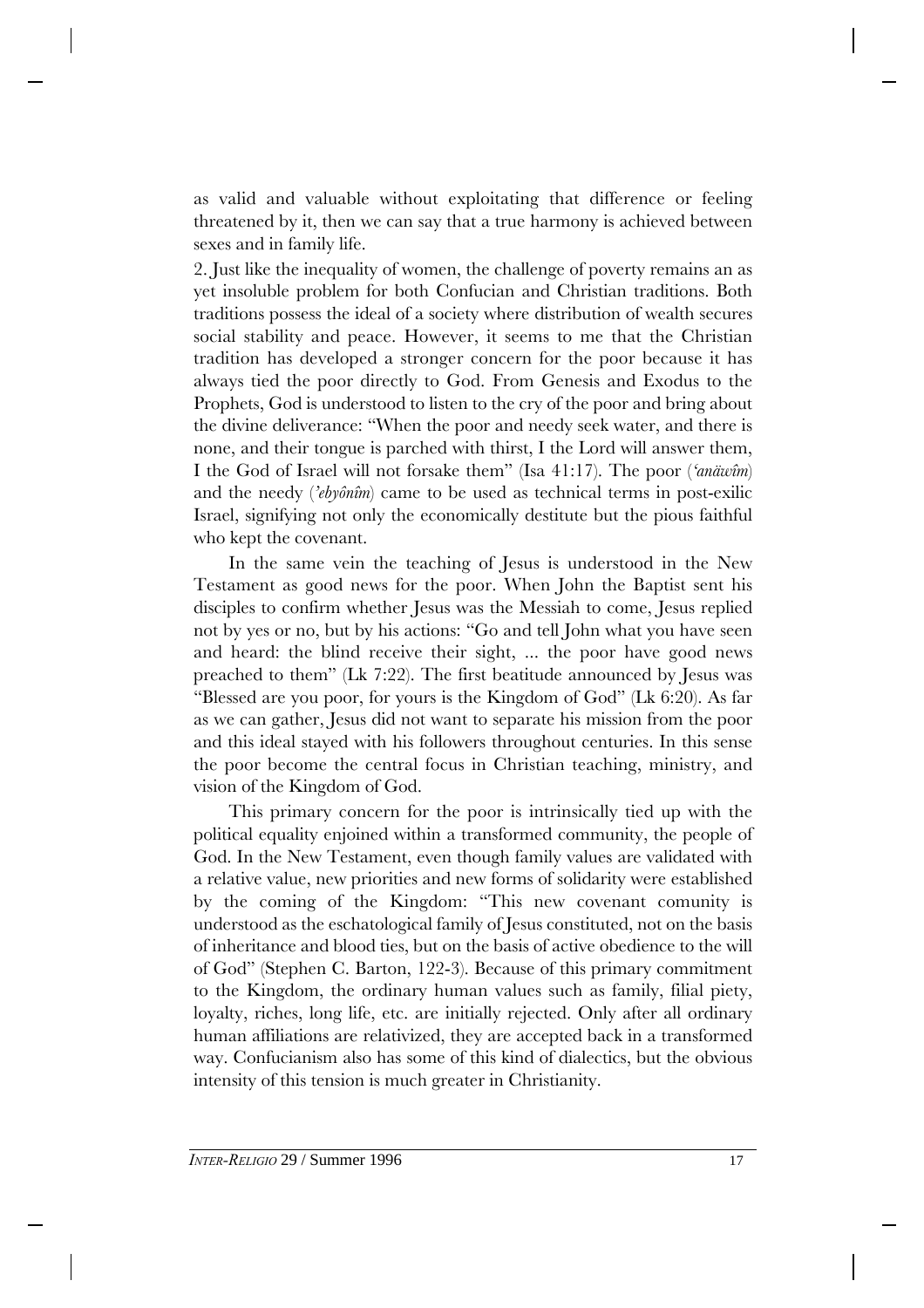The Liberation Theology and Korean Minjung Theology in our age try to focus the primary option for the poor by identifying the poor with Jesus and analized the structural cause of poverty both economic and political. As Minjung Theology stimulated the rise of Minjung Buddhism in the 1980s Korean political environment, Christianity can be a spearhead for social movement. On the other hand, however, Minjung Theology has a lot to learn from Confucian tradition to overcome its intrinsically dualistic outlook and establish a holist structure of human liberation. The issue at stake in our age is not only material poverty, but poverty of culture, values, and identity as well. In this regard, Christian Churches in East Asia have a lot to learn from the Confucian vision of social harmony, while challenging some of its historical practices.

#### *III. THE CHRISTIAN IMAGE OF HARMONY*

The image of the Kingdom of God/Heaven stands at the very center of the message of the historical Jesus, but because its vocabrary is derived from a world of oriental monarchies, some say that it is in need of reinterpretation. Historically the Kingdom has been envisioned variously as the future state of the resurrected, the Church, the state of mystical ecstasy, the progressively redeemed society, the future transformation of this world, etc. (*The Anchor Bible Dictionary*, 1992). All these interpretations, however, never exhaust the full meaning of the Kingdom of God, and it remains as an open-ended symbol possible of further interpretations. And I would like to try another hermeneutical reconstruction from the perspective of the Confucian understanding of harmony. I think it is worth trying because, as we have seen, there are some fundamental commonalities between two traditions in the conception of harmony as well as remarkable differences, from which both sides can learn and profit. At the same time I have to caution that however much we might learn from each other, the Christian image of harmony will remain as characteristically Christian, and the Confucian image will maintain its Confucian character.

Since I am focusing on the theme of harmony which is an integrated pattern of change, giving its components balanced importance, I will analyse how Jesus in the Gospels established harmony in his relationships with other human beings, the natural world, and God.

1. Unlike the later imperialistic missionary attitude of the Church, Jesus never forced people to receive him or his teaching or even his forgiveness. His attitude toward social sinners most clearly exhibits his harmonious and respectful approach to others. He waited until the tax collector Zacchaeus approached him first by climbing up the tree to see him passing by; he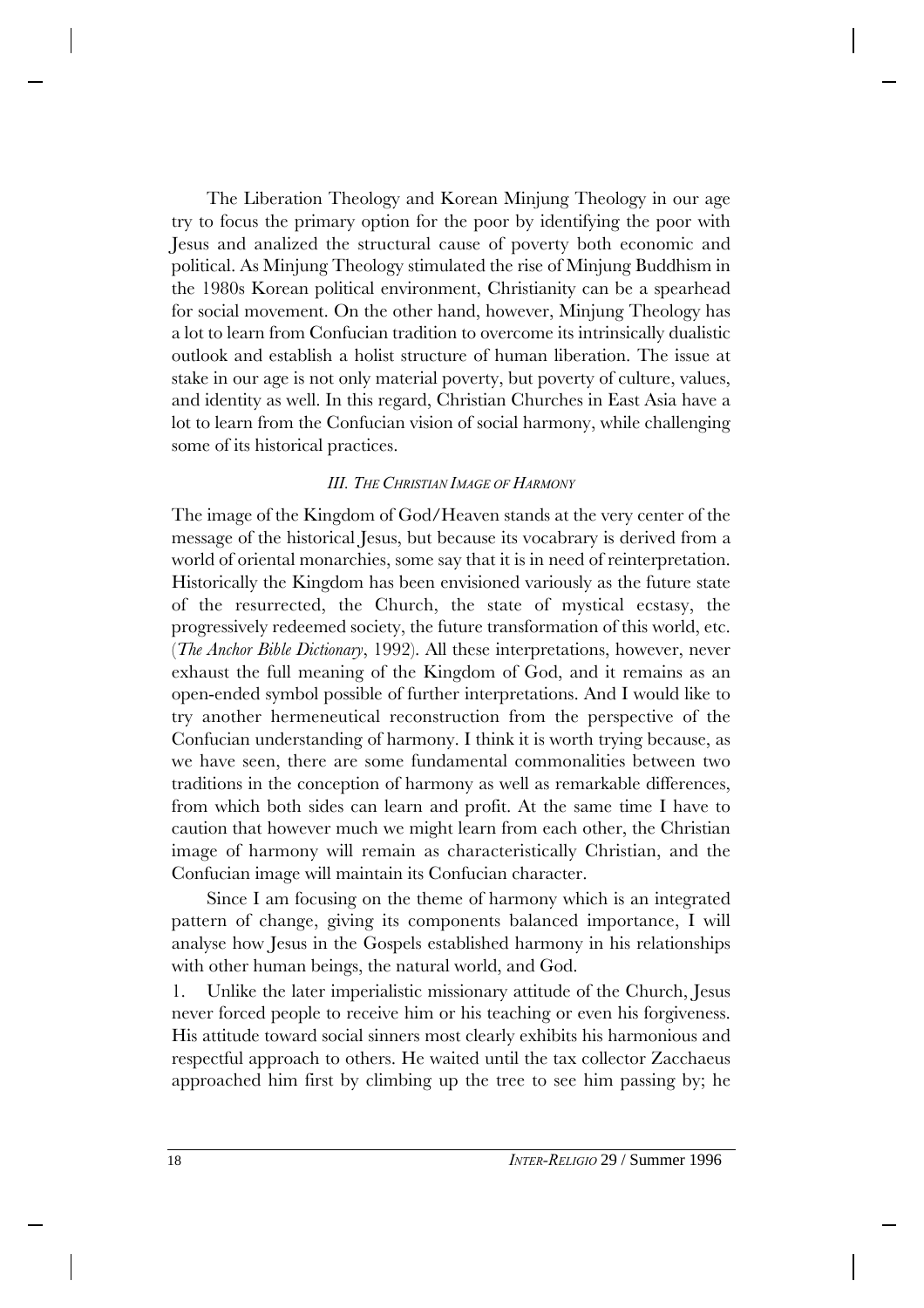allowed the notorious woman of Magdala to weep at his feet and defended her before a self-righteous Pharisee who despised her. Through the ordinary interpersonal contacts such as dining together or sensitive appreciation of gestures, Jesus healed brokenness and social alienation. It is crucial to observe that Jesus maintains a respect, thereby protects the freedom of the other person. Because of this reverence conversion was experienced as an integrating restoration to the person involved, thereby safeguarding a harmonious relationship. If I may use Neo-Confucian vocabulary, Jesus practiced reverence both in quietude and in movement which enables a person really to listen to what the other person is searching for.

Jesus maintained the same reverential attitude toward the righteous people of the society such as the respected scholar Nicodemus who initiated his visit with some reservations, the well to do women who supported his missionary jouneys, and the friendly household of Martha and Mary. Each person chose what he or she was inclined to do and Jesus respected their calling, preserving interpersonal harmony. The Kingdom of God was incarnated in this harmonious community, centering around Jesus but including all people in every scene.

Gordon Kaufman's wider interpretation of Christ will apply even better in the case of the Kingdom: "To say God is incarnate in Christ, then, is not to say simply and directly that God is incarnate in Jesus; rather, God is incarnate in that larger, more complex human reality, surrounding and including and following upon the man Jesus: the new Christian community, with its spirit of love and freedom, of mutual sharing and forgiveness of one another. It is in this new order of interpersonal relationships that the incarnation of God is to be found" (*In Face of Mystery*, 383). Kaufman concludes that this new communal order has provided the defining paradigm for the reconciling community, in support of which heavy demands are laid upon Christian adherents (390). In other words, as they claim, the Christian Churches have a responsibility to live up to the social ideal of the Kingdom of God. According to the degree the Christians and their communities truly maintain a reverential attitude toward others, they will contribute to the formation of harmonious societies in East Asia.

Jesus' attitude toward the pharisees and the gentiles is interesting and much more complex. His criticism, which was sometimes harsh, of the hypocricy of the priestly and scholarly class of his time was to peel off the artificial covering and come to the core of the matter. It is another way of respecting the truth and letting the people come to their sincere selves. Harmony cannot function when justice/rightness is not attained in human relationship. Jesus' concern for justice as the foundation of right harmony is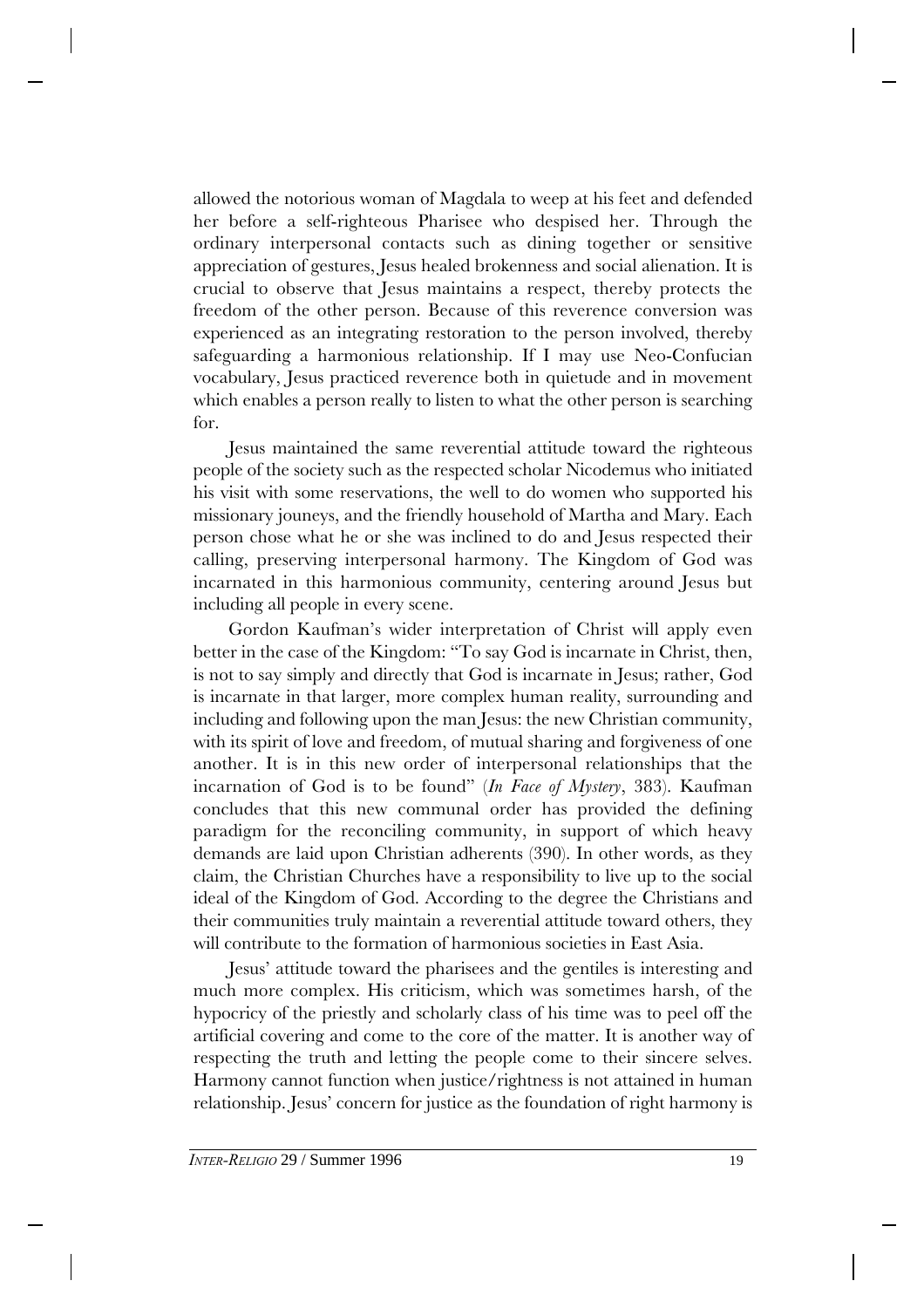most vividly seen in his encounters with the pharisees. His attitude toward the gentiles such as the Samaritan woman(Jn 4:23), the Syrophoenician woman who asked to heal her daughter(Mk 7:26), and the Greeks who approached Jesus almost at the end of his ministry(Jn 12:21), shows a mixture of reservation waiting for the divinely ordained time, openness filled with compassion, and surprise at the expansion of his mission. If we borrow a Confucian technical term, I would like to call it a kind of 'timely mean', a discerning mind weighing the total context of one's life situation, including human relationships, moral responsibilities, and one's mandate of Heaven. It is beautiful to see in the life of Jesus that he had a room of wonder before the mystery of God: "But about that day or hour no one knows, neither the angels in heaven, nor the Son, but only the Father" (Mk 13:32).

2. Jesus enjoyed a harmonious relationship with the natural world. He loved and saw the glory of God in the lilies of the field, the caring providence of God in the birds of skies, and the value of patient waiting for the growth of the wheat until the time of harvest. He freely and sensitively used the images of mustard seeds, leaven, a net, and a pearl of great price in his parables on the Kingdom of God. Some biblical scholars comment that Jesus used the metaphors which can be easily understood by women and men, so that both can get the meaning behind the stories. In Jesus vision of the Kingdom of God, there is no distortion or exploitation of nature by human beings; both the natural world and the human world are to manifest the glory of God. As he drew most of his parables from natural imagery, he was probably sure that the natural world is more in tune with its creator without hypocrisy. But it is we humans who have to watch for the coming of the Kingdom (Mt 25:1), and exert our energy and discernment (Mt 25:14), so that the Kingdom may dwell within our community (Lk 17:21). One can almost sense the same fragrance of Confucian cosmic harmony of Heaven, Earth, and Human in the image of the Kingdom of God.

3. The Kingdom of God is embodied not only in Jesus' relationship with other people and the natural world, but paramountly in his relationship with God. If I apply the Confucian perspective of the Mandate of Heaven to Jesus' understanding of his relationship with God, we can perceive both the active and the passive aspects of the Mandate. Actively Jesus had a strong sense of mission, that he was sent by God: "I do nothing on my own authority but speak thus as the Father taught me"(Jn 8:26); "As the living Father sent me, and I live because of the Father" (Jn 6:57). Because of this sense of mission, the norm of his life was doing the will of God (Mt 11:27).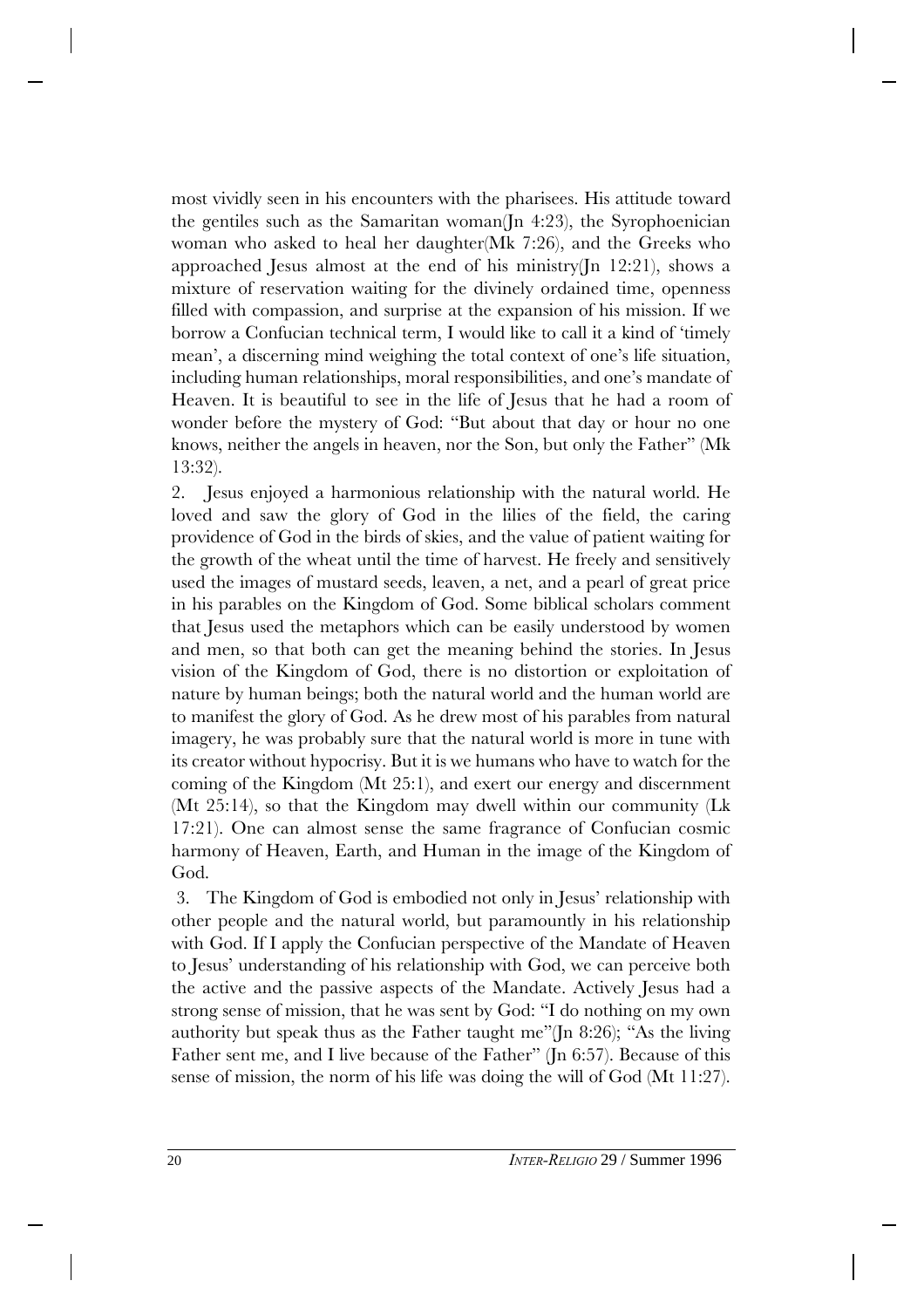Jesus drew the value of human work from God's creative maintenance of the cosmos: "My Father is working still, and I am working" (Jn 5:17). This intimate relationship between Jesus and God the Father also contains a passive aspect of unavoidable destiny. At the garden of Gethsemane Jesus prayed: "Abba, Father, all things are possible to thee; remove this cup from me; yet not what I will, but what thou wilt" (Mt 14:36). This sense of passive acceptance is portrayed in the Gospel of John in a more willing tone: "I go to the Father; for the Father is greater than I" (Jn 14:28); "The hour has come" (17:1). Throughout Jesus' active and passive relationship with God, it should be observed that he encompassed his disciples and the whole community, reaching out to all humanity. "My Father" becomes "Your Father" (Jn 20:17), and whoever does the will of the Father joins in the solidarity of new community (Mt 12:50).

The Kingdom of God is the completion of harmony between God and all creation including humanity. It is a 'harmony', not an 'identity' or 'absorbedness' as in the case of Indian tradition. In this regard, Confucianism and East Asian thought with its harmonious triad is much closer to the Christian vision of fulfillment. What the Christians are looking for as a final note is a loving community with creative harmony, which is called beatitude. The poor, the meek, those who hunger for justice and work for peace will inherit the Kingdom. Jesus taught his disciples to seek first the Kingdom of God (Mt 6:33). Whenever the contemporary Christians pray to God "Your Kingdom come!" (Mt 6:10), they are envisioning the community of just and integrated harmony, the East Asian image of the Kingdom of God.

## BIBLIOGRAPHY

- *The Analects of Confucius*, tr. by Arthur Waley, George Allen & Unwin, 1938; tr. by D.C. Lau, Penguin Books, 1979
- David L Balch, *Let Wives be Submissive: The Domestic Code in1 Peter*, Society of Biblical Literature, Monograph Series, Scholars Press, 1981.
- Stephen C. Barton, *Discipleship and Family Ties in Mark and Matthew*, Society for New Testament Studeis, Monograph Series 80, Cambridge Unversity Press, 1994.
- John Brinkman, "Harmony, Attribute of the Sacred and Phenomenal in Aquinas and Kukai" *Buddhist-Christian Studies* 15(1995), 105-118.
- Cheng, Chung-ying, "On Harmony as Transformation: Paradigms from the I Ching," presented in the International Symposium on Harmony (march 27, 1986), *Journal of Chinese Philosophy* 16, no 2 (June 1989), 125-158.